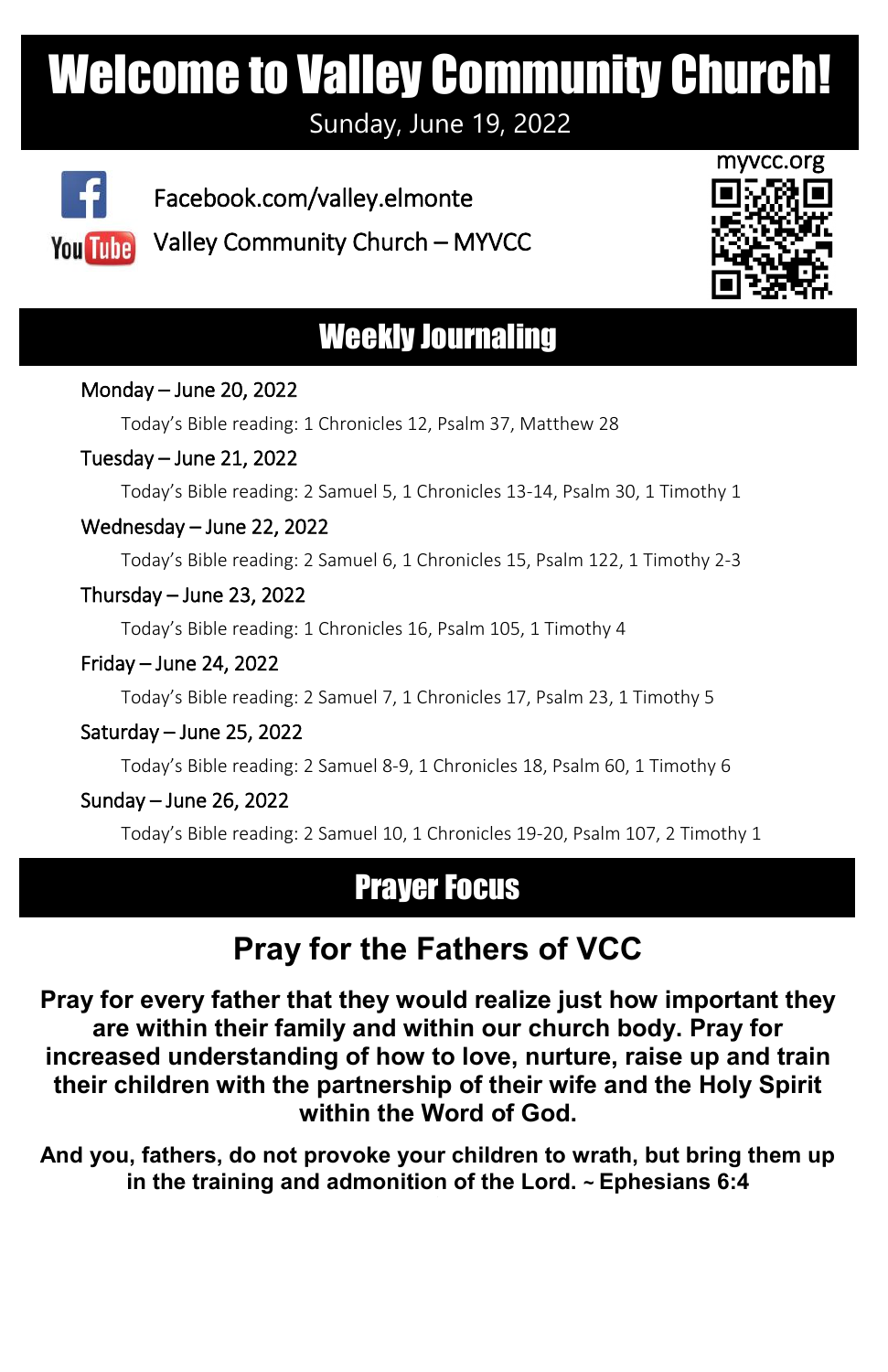

## *Every Great Father*

*Ephesians 5:25-29, Ephesians 5:25*

#### **A. Anointing represents the Glory of God**

*Psalm 133:1-2, 1 Corinthians 11:7, Proverbs 17:6, Proverbs 22:15, Proverbs 22:6*